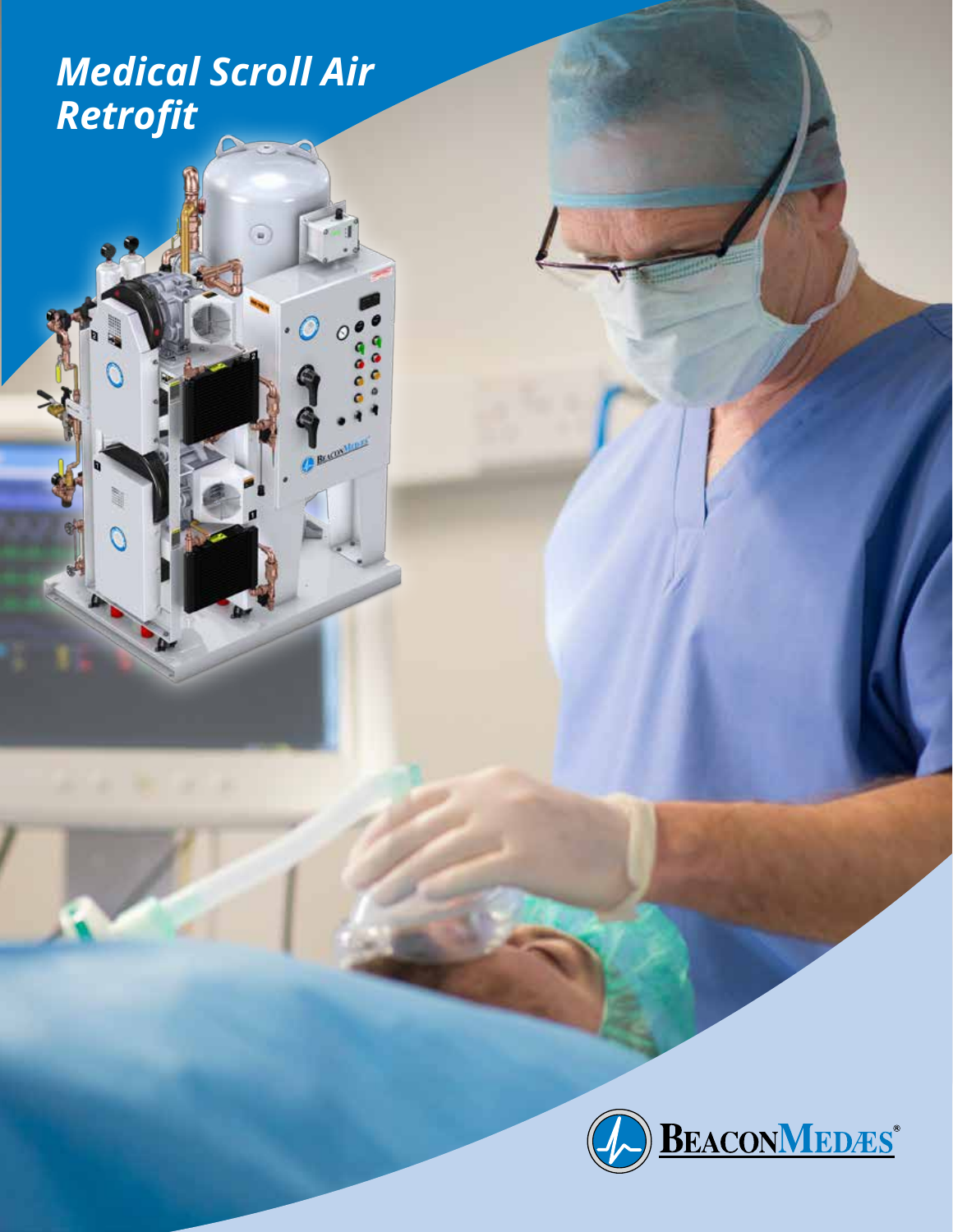## **Make Your System Like New Again**



*Scroll Element*



## **Key Features**

#### *Serviceability*

- Tip-seal replacements can be done directly in the field, saving time and expediting service.
- Tip-seal kits are available for any of our existing models.

#### *Minimal Downtime*

• OEM Service Kits are available, ensuring service can be performed with minimal downtime.

#### *Cost Savings*

With the ability to service your system directly in the field, replacement compressors are no longer necessary, reducing future maintenance costs.

#### *Peace of Mind*

Kits are designed to meet your specific application.

## *Compact Design*

• The system's modular design provides maximum installation flexibility for your facility.

## *Full Upgrade*

• With our Medical Scroll Retrofit package, your facility's compressor becomes like new again. Our kits are designed to replace all commonly worn parts of the compressor at once, ensuring when a retrofit is complete, your system is running at its best.

## *Availability*

We offer a wide range of compressor retrofits, from 2 HP to 15 HP.

## *Installation*

• Installation is performed by a BeaconMedaes service technician or authorized service provider. Following installation, the service technician or provider will test to ensure your system is running properly.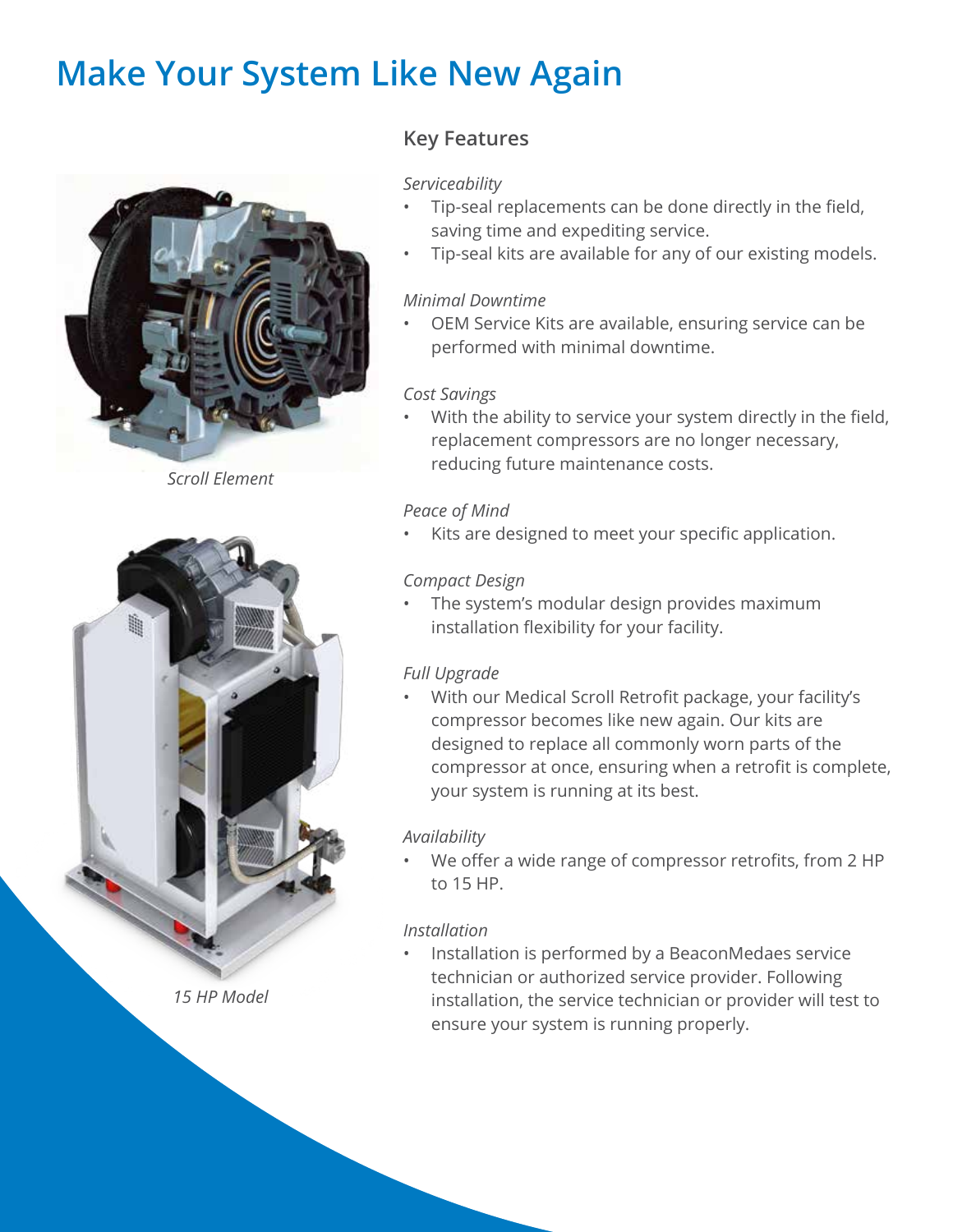# **Easy Upgrade**

The BeaconMedaes Medical Scroll Retrofits include every component needed to easily upgrade your system all at once. Our kits make your system like new again.





*1. Existing Scroll Air Tower 2. Remove compressor and existing piping*



*3. Replace with Scroll Retrofit kit 4. Reassembly*